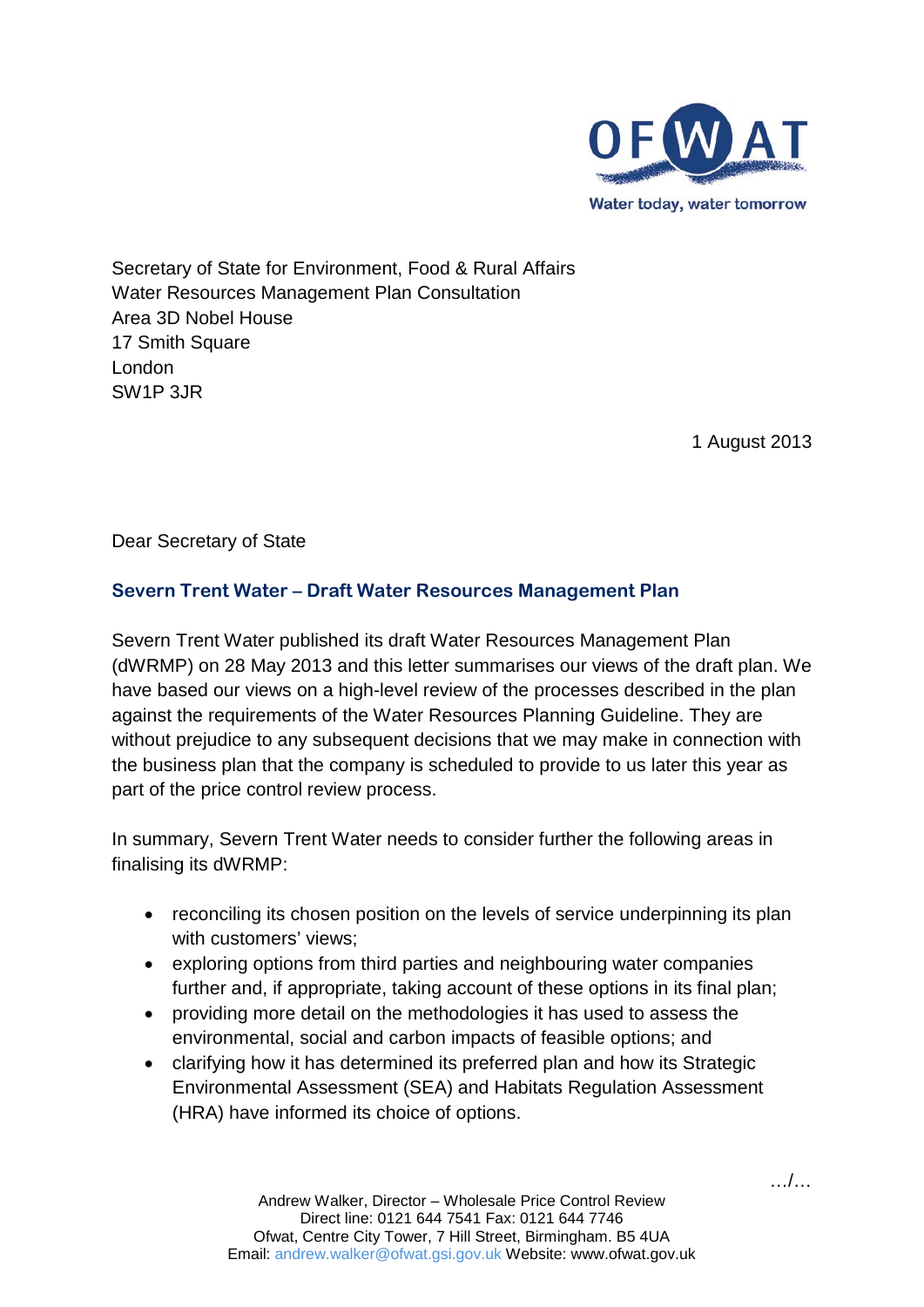Letter to Secretary of State for Environment, Food & Rural Affairs 1 August 2013 Page 2

### **1. Incorporation of customers' views**

In developing its dWRMP, Severn Trent Water has consulted its customers regarding their preferences towards the levels of service (temporary use ban frequency, etc.) that underpin the plan. While the majority of customers consulted were willing to accept a lower level of service, the company decided against a relaxation of its planned level of service. This was because evidence from past consultations contradicted this view and the company was concerned about the validity of the latest consultation results.

We note and support Severn Trent Water carrying out further customer research to establish the position on levels of service in time to inform its final plan.

### **2. Baseline supply-demand balance**

We have not identified any particular concerns in relation to this section of the draft plan.

#### **3. Options appraisal**

The dWRMP does not appear to include a description of the methods used for the calculation of monetised social and environmental costs. Severn Trent Water should address this in its final plan and should clarify that these impacts are not already included in the SEA assessment.

Severn Trent Water has not included third party options and transfers from neighbouring water companies in its feasible options list for least-cost modelling. The company states that this is because there is insufficient information on the costs and benefits of these options to allow it to consider them in the options appraisal process. The company states that it will explore these options further, and we expect it to fulfil this commitment and explain how it has taken account of these options in its final plan.

The company should provide more information on the carbon costs for each feasible option in its final plan and justify its conclusion that the approach used does not double count the impact of carbon.